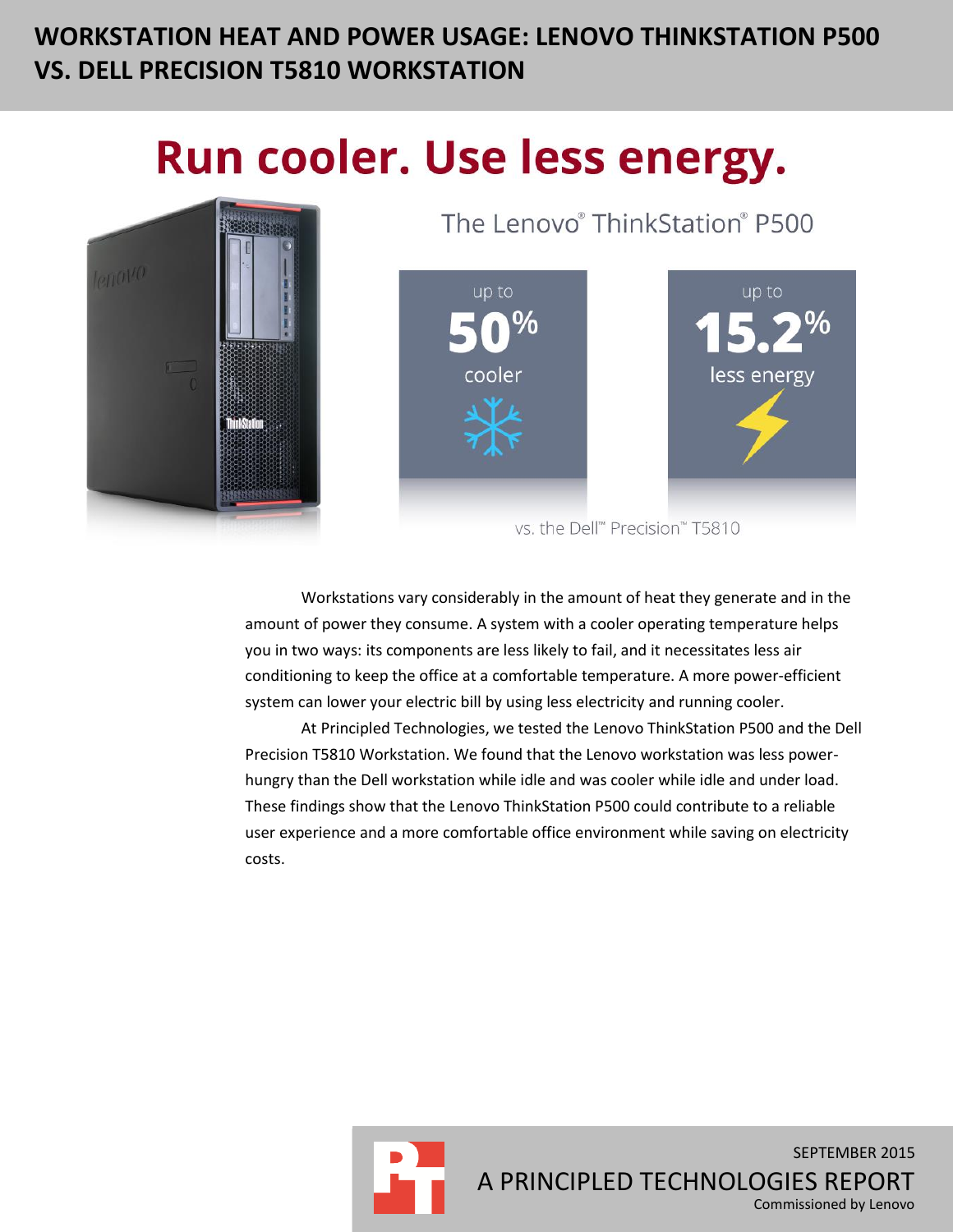# **WHICH WORKSTATION DELIVERS RELIABILITY, POWER-EFFICIENCY, AND A PLEASANT WORK ENVIRONMENT?**

A workstation that generates more heat and uses more power than necessary can be more prone to system failure, can be distracting and uncomfortable for workers, and can boost electricity bills—both because of the power the system itself draws and the power that additional air conditioning uses. To determine how two workstations compared on these fronts, we measured the heat and power consumption of the Lenovo ThinkStation P500 and the Dell Precision T5810 Workstation.

We performed the tests while the two systems were idle and again while they were running a heavy workload that consisted of two benchmarks stressing each system's hard disk, processor, and memory.

|                                               | <b>Lenovo ThinkStation</b><br><b>P500</b> | <b>Dell Precision T5810</b> | <b>Lenovo ThinkStation</b><br>P500 was |  |  |  |
|-----------------------------------------------|-------------------------------------------|-----------------------------|----------------------------------------|--|--|--|
| Heat (degrees Celsius above room temperature) |                                           |                             |                                        |  |  |  |
| <b>Idle</b>                                   |                                           |                             |                                        |  |  |  |
| Average rear system<br>exhaust fan            | 2.7                                       | 5.4                         | 50.8% cooler                           |  |  |  |
| Average of six surface<br>locations           | 1.5                                       | 2.5                         | 40.0% cooler                           |  |  |  |
| <b>Under load</b>                             |                                           |                             |                                        |  |  |  |
| Average rear system<br>exhaust fan            | 9.9                                       | 19.5                        | 49.4% cooler                           |  |  |  |
| Average of six surface<br>locations           | 3.1                                       | 6.2                         | 50.0% cooler                           |  |  |  |
| Power usage (watts)                           |                                           |                             |                                        |  |  |  |
| Average while idle                            | 45.8                                      | 54.0                        | Used 15.2% less power                  |  |  |  |
| Average under load                            | 146.8                                     | 135.9                       |                                        |  |  |  |

Figure 1 presents highlights of our test results.

**Figure 1: Test results summary. Lower numbers are better.**

For detailed specifications of our test systems, see [Appendix A.](#page-4-0) For details of our testing, see [Appendix B.](#page-7-0)

### **COOL UNDER PRESSURE**

The operating temperatures of computers vary considerably. While one advantage of a cooler workstation is obvious—no one wants a hot office—workstations running at cooler temperatures also bring other benefits.

Excess heat can cause hard drives, CPUs, memory, and other components to fail. For example, overheating can expand hard drive platters, causing hard drive failure. At the very least, excess heat can reduce the drive's effective operating life. According to a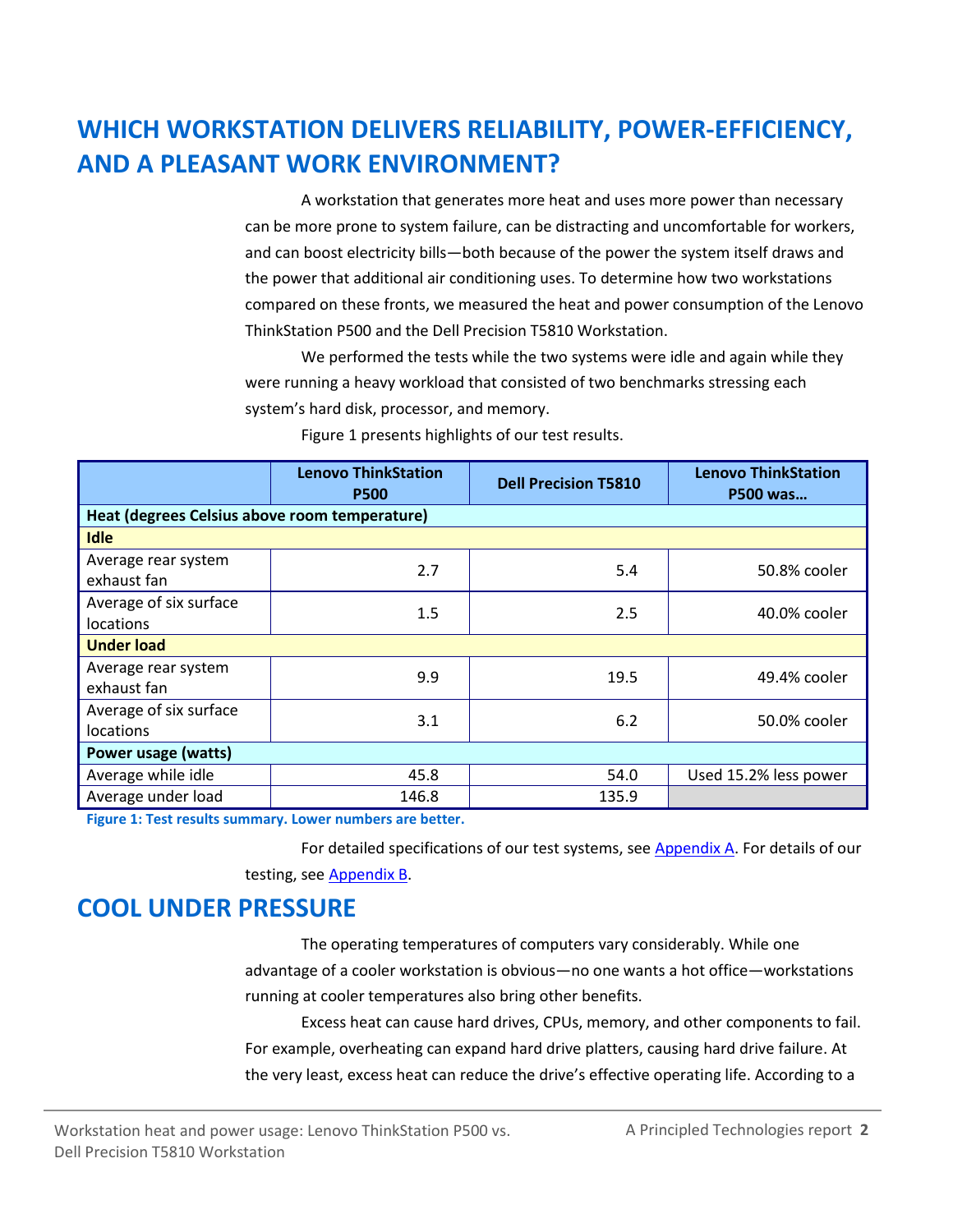recent Fujitsu white paper, hard disk manufacturers now suggest cooler operating temperatures for drive enclosures.<sup>1</sup> Because many users fail to back up their data on a regular basis, adequate ventilation and cooling in a workstation can help significantly to avoid problems such as catastrophic data loss due to hard drive failure.

Many workers are not fortunate enough to have control over the climate in their offices. Not only do workstations with higher operating temperatures place extra wear on hardware, but they can make an already warm office even more uncomfortable.

With system reliability and user comfort in mind, we measured the temperature of several external spots on the two workstations while they were idle and while they were running a heavy workload. Given that most workstations run 24 hours a day, we believe the most appropriate measure of thermal performance is the temperature of the air exiting the rear exhaust when the workstation is idle.

For each of the locations, we measured the temperature three times and noted the number of degrees Celsius each measurement deviated from the ambient room temperature. Because the ambient temperature varied throughout our testing, the temperature difference between the ambient temperature and the surface temperature we recorded for each system makes the fairest comparison. As Figure 2 shows, the Lenovo ThinkStation P500 ran cooler idle and while under load.



**Figure 2: When idle and under load, the Lenovo ThinkStation P500 ran cooler than the Dell workstation.**

 $\overline{a}$ 

Workstation heat and power usage: Lenovo ThinkStation P500 vs. A Principled Technologies report 3 Dell Precision T5810 Workstation

<sup>&</sup>lt;sup>1</sup> [www.fujitsu.com/downloads/COMP/fcpa/hdd/sata-mobile-ext-duty\\_wp.pdf](http://www.fujitsu.com/downloads/COMP/fcpa/hdd/sata-mobile-ext-duty_wp.pdf)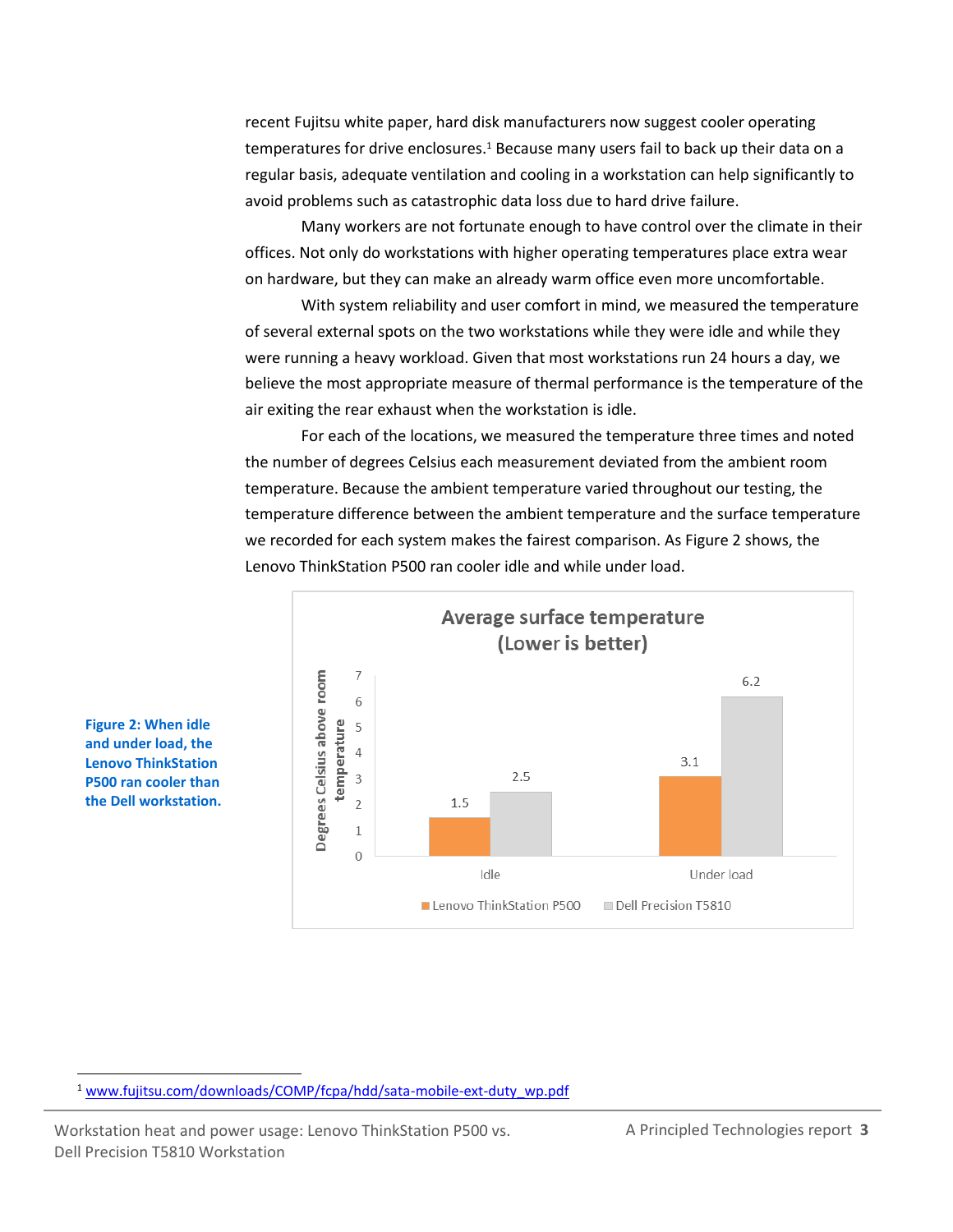### **LESS POWER USED IS BETTER**

A workstation that uses less power can save you money when the electric bill comes. As Figure 3 shows, when the two systems were idle, the Lenovo ThinkStation P500 used 15.2 percent less power than the Dell workstation. We used an Extech® Power Analyzer to measure power consumption.



**Figure 3: When idle, the Lenovo ThinkStation P500 used up to 15.2 percent less power than the Dell workstation.**

# **IN CONCLUSION**

A workstation that runs coolly and uses less power is a great asset to workers and the companies they work for. In our tests, both when idle and when under load, the Lenovo ThinkStation P500 generally ran at lower surface temperatures and used less power than the Dell Precision T5810 Workstation. These findings show that the Lenovo ThinkStation P500 could meet the needs of those who want to provide a reliable, comfortable work environment while using less power.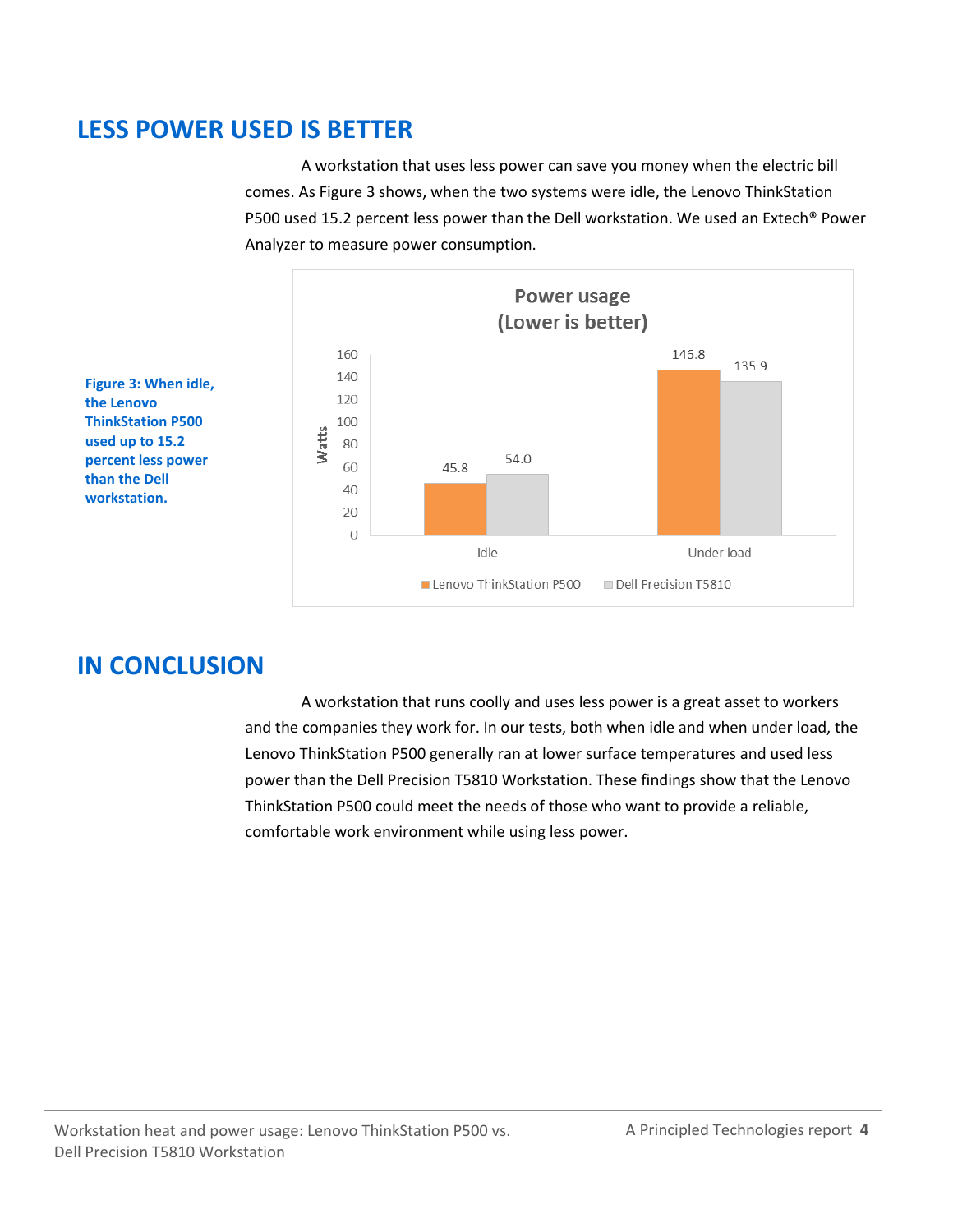# <span id="page-4-0"></span>**APPENDIX A: DETAILED SYSTEM CONFIGURATION**

Figure 4 presents detailed configuration information for the two systems we tested.

| <b>System</b>                                  | <b>Lenovo ThinkStation P500</b>         | <b>Dell Precision Tower 5810</b>               |  |  |  |
|------------------------------------------------|-----------------------------------------|------------------------------------------------|--|--|--|
| <b>General</b>                                 |                                         |                                                |  |  |  |
| Number of processor packages                   | 1                                       | $\mathbf{1}$                                   |  |  |  |
| Number of cores per processor                  | $\overline{4}$                          | $\overline{4}$                                 |  |  |  |
| Number of hardware threads per<br>core         | $\overline{2}$                          | $\overline{2}$                                 |  |  |  |
| Total number of processor<br>threads in system | 8                                       | 8                                              |  |  |  |
| System power management<br>policy              | <b>ThinkCentre Default</b>              | Balanced                                       |  |  |  |
| Processor power-saving option                  | Enhanced Intel® SpeedStep®              | <b>Enhanced Intel SpeedStep</b>                |  |  |  |
|                                                | Technology                              | Technology                                     |  |  |  |
| <b>CPU</b>                                     |                                         |                                                |  |  |  |
| Vendor                                         | Intel                                   | Intel                                          |  |  |  |
| Name                                           | Xeon®                                   | Xeon                                           |  |  |  |
| Model number                                   | E5-1620V3                               | E5-1620V3                                      |  |  |  |
| Stepping                                       | M <sub>0</sub>                          | M <sub>0</sub>                                 |  |  |  |
| Socket type                                    | Socket 2011 LGA                         | Socket 2011 LGA                                |  |  |  |
| Core frequency (GHz)                           | 3.5 GHz - 3.6 GHz (Turbo)               | 3.5 GHz - 3.6 GHz (Turbo)                      |  |  |  |
| L1 cache                                       | 4 x 32 KB + 4 x 32 KB                   | 4 x 32 KB + 4 x 32 KB                          |  |  |  |
| L <sub>2</sub> cache                           | 4 x 256 KB                              | 4 x 256 KB                                     |  |  |  |
| L3 cache                                       | 10 MB                                   | 10 MB                                          |  |  |  |
| <b>Platform</b>                                |                                         |                                                |  |  |  |
| Vendor                                         | Lenovo                                  | Dell                                           |  |  |  |
| Motherboard model number                       | N/A                                     | 0K240Y                                         |  |  |  |
| Motherboard chipset                            | Intel C600                              | Intel C600                                     |  |  |  |
| <b>BIOS</b> name and version                   | Lenovo A4KT73AUS (06/04/2015)           | Dell A07 (04/14/2015)                          |  |  |  |
| <b>Memory module(s)</b>                        |                                         |                                                |  |  |  |
| Vendor and model number                        | Hyundai Electronics<br>HMA41GR7MFR4N-TF | <b>Hyundai Electronics</b><br>HMA41GR7MFR4N-TF |  |  |  |
| Type                                           | DDR4-2133                               | DDR4-2133                                      |  |  |  |
| Speed (MHz)                                    | 2,133                                   | 2,133                                          |  |  |  |
| Speed running in the system<br>(MHz)           | 2,133                                   | 2,133                                          |  |  |  |
| Timing/Latency (CL-tRCD-tRP-<br>tRAS-tRFC)     | 15-15-15-36-278                         | 15-15-15-36-278                                |  |  |  |
| Size (MB)                                      | 8,192                                   | 8192                                           |  |  |  |
| Number of memory module(s)                     | $\overline{4}$                          | 4                                              |  |  |  |
| Total amount of system RAM<br>(GB)             | 32                                      | 32                                             |  |  |  |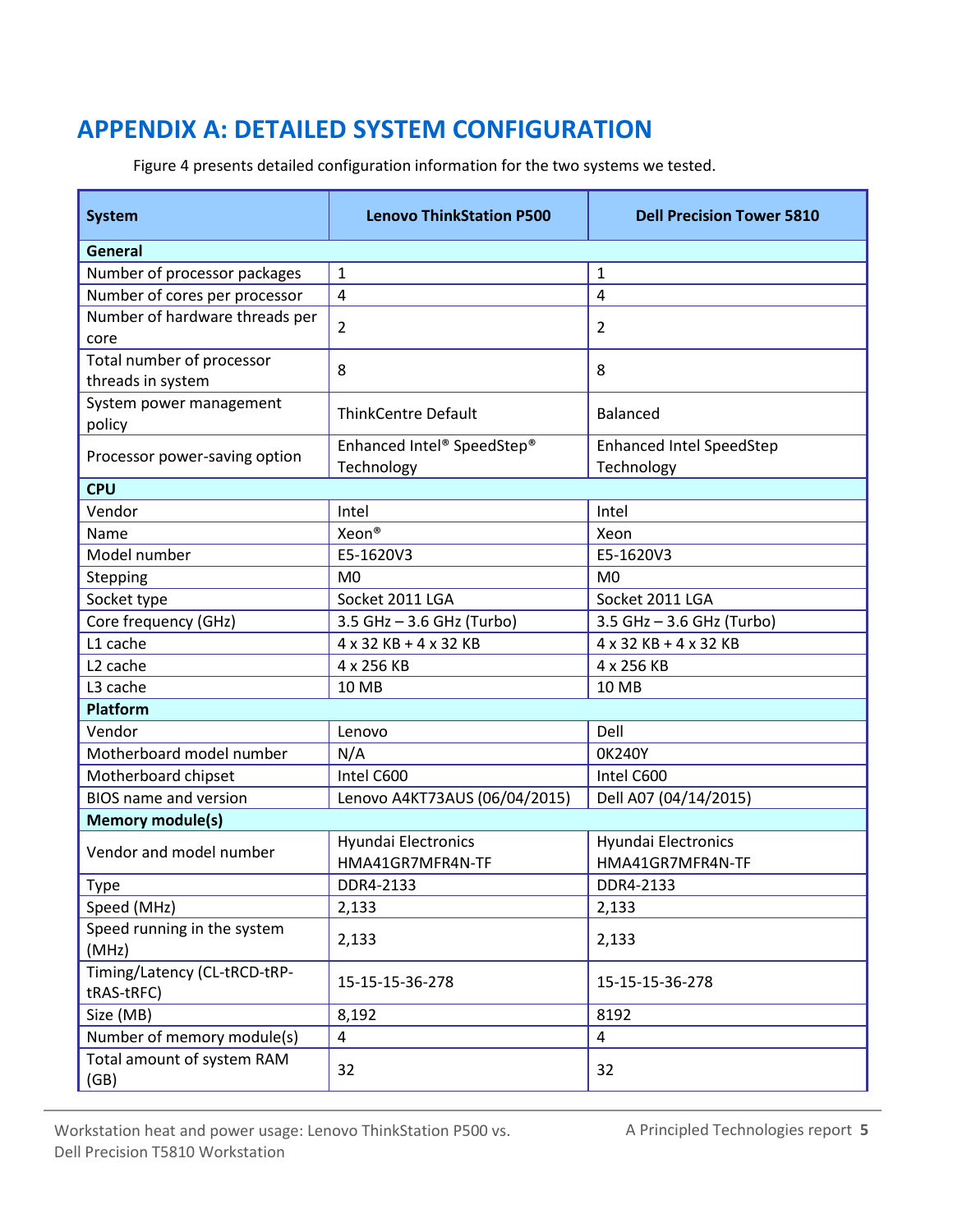| <b>System</b>                           | <b>Lenovo ThinkStation P500</b>           | <b>Dell Precision Tower 5810</b>  |  |  |  |
|-----------------------------------------|-------------------------------------------|-----------------------------------|--|--|--|
| Channel (Single/Dual/Quad)              | Quad                                      | Quad                              |  |  |  |
| <b>Hard disk</b>                        |                                           |                                   |  |  |  |
| Vendor and model number                 | Western Digital WD5000AAKX-0              | Seagate ST500DM002-1BD14          |  |  |  |
| Number of disks in system               | 2                                         | $\overline{2}$                    |  |  |  |
| Size (GB)                               | 500                                       | 500                               |  |  |  |
| Buffer size (MB)                        | 16                                        | 16                                |  |  |  |
| <b>RPM</b>                              | 7,200                                     | 7,200                             |  |  |  |
| <b>Type</b>                             | SATA 6.0 Gb/s                             | SATA 6.0 Gb/s                     |  |  |  |
| Controller                              | Intel C600+/C220+ series chipset          | Intel C600+/C220+ series chipset  |  |  |  |
|                                         | <b>SATA RAID Controller</b>               | <b>SATA RAID Controller</b>       |  |  |  |
| <b>Driver</b>                           | Intel 4.2.0.1136 (02/12/2015)             | Intel 4.2.0.1136 (02/12/2015)     |  |  |  |
| <b>Operating system</b>                 |                                           |                                   |  |  |  |
| Name                                    | Windows® 7 Professional                   | Windows 7 Professional            |  |  |  |
| <b>Build number</b>                     | 7601                                      | 7601                              |  |  |  |
| <b>Service Pack</b>                     | $\mathbf{1}$                              | $\mathbf{1}$                      |  |  |  |
| File system                             | <b>NTFS</b>                               | <b>NTFS</b>                       |  |  |  |
| Kernel                                  | ACPI x64-based PC                         | ACPI x64-based PC                 |  |  |  |
| Language                                | English                                   | English                           |  |  |  |
| Microsoft DirectX version               | 11                                        | 11                                |  |  |  |
| <b>Graphics</b>                         |                                           |                                   |  |  |  |
| Vendor and model number                 | NVIDIA Quadro K420                        | NVIDIA Quadro K420                |  |  |  |
| Type                                    | <b>Discrete</b>                           | <b>Discrete</b>                   |  |  |  |
| Chipset                                 | Quadro K420                               | Quadro K420                       |  |  |  |
| <b>BIOS</b> version                     | 80.7.e3.0.1                               | 80.7.e5.0.5                       |  |  |  |
| Total available graphics memory<br>(MB) | 4,815                                     | 4,826                             |  |  |  |
| Dedicated video memory (MB)             | 1,024                                     | 1,024                             |  |  |  |
| System video memory (MB)                | $\mathbf 0$                               | 0                                 |  |  |  |
| Shared system memory (MB)               | 3,791                                     | 3,802                             |  |  |  |
| Resolution                              | 1,280 x 1,024                             | 1,280 x 1,024                     |  |  |  |
| <b>Driver</b>                           | NVIDIA 9.18.13.4803 (04/13/2015)          | NVIDIA 9.18.13.4066 (08/04/2014)  |  |  |  |
| Sound card/subsystem                    |                                           |                                   |  |  |  |
| Vendor and model number                 | Realtek High Definition Audio             | Realtek High Definition Audio     |  |  |  |
| Driver                                  | Realtek 6.0.1.7240 (05/06/2014)           | Realtek 6.0.1.6068 (04/07/2015)   |  |  |  |
| <b>Ethernet</b>                         |                                           |                                   |  |  |  |
| Vendor and model number                 | Intel Ethernet Connection (2) I218-<br>LM | Intel Ethernet Connection I217-LM |  |  |  |
| Driver                                  | Intel 12.12.80.19 (09/29/2014)            | Intel 12.12.80.19 (09/29/2014)    |  |  |  |
| <b>Optical drive(s)</b>                 |                                           |                                   |  |  |  |
| Vendor and model number                 | LG GHCON                                  | Matshita UJ8E0B                   |  |  |  |
| <b>Type</b>                             | DVD-RW                                    | DVD-ROM                           |  |  |  |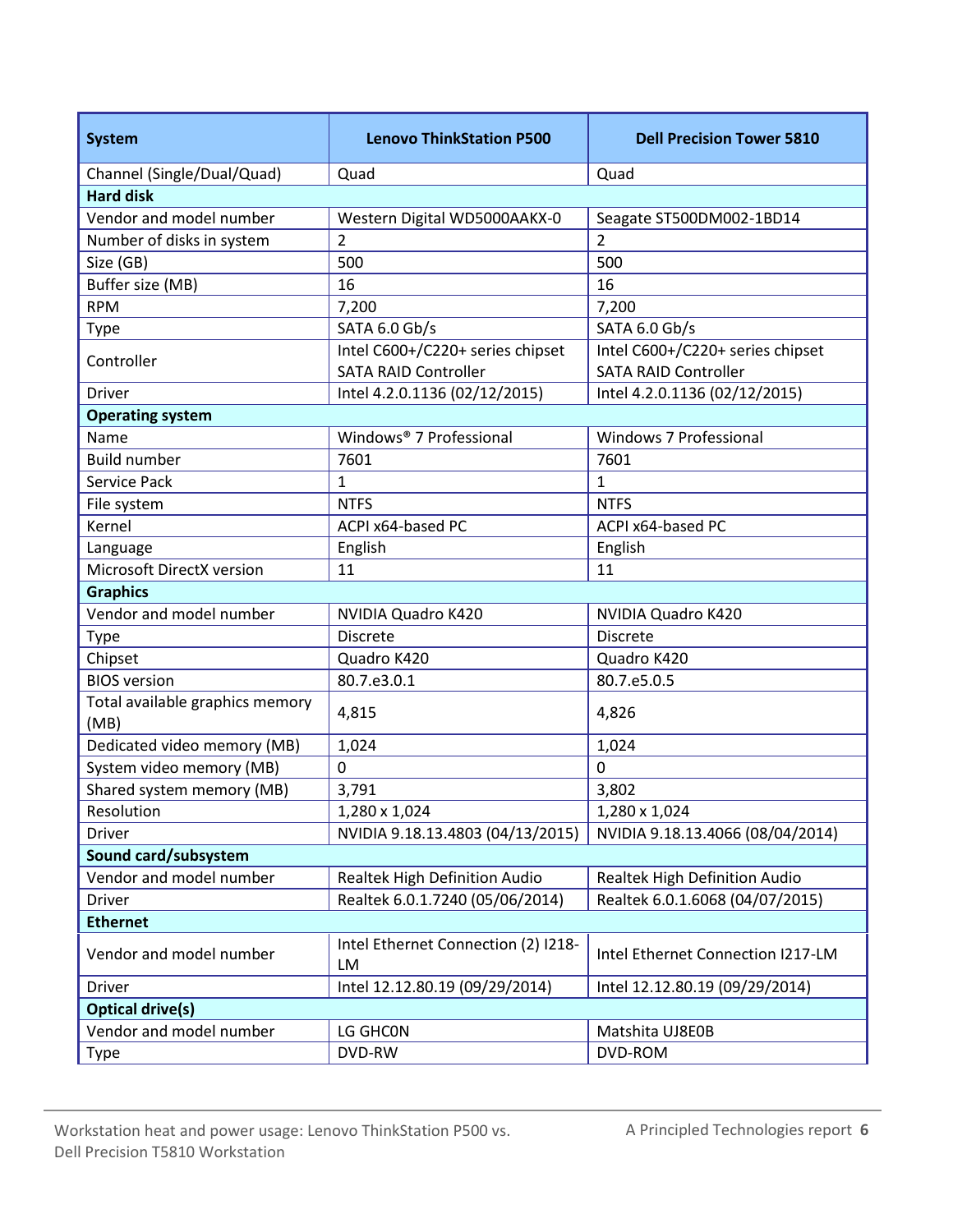| <b>System</b>      | <b>Lenovo ThinkStation P500</b> | <b>Dell Precision Tower 5810</b> |  |  |  |
|--------------------|---------------------------------|----------------------------------|--|--|--|
| <b>USB ports</b>   |                                 |                                  |  |  |  |
| Number             | 12                              | 10                               |  |  |  |
| <b>Type</b>        | 8 x USB 3.0, 4 x USB 2.0        | 4 x USB 3.0, 6 x USB 2.0         |  |  |  |
| Other              | Media Card Reader               | N/A                              |  |  |  |
| <b>Monitor</b>     |                                 |                                  |  |  |  |
| Model              | ViewSonic VG730m                | ViewSonic VG730m                 |  |  |  |
| LCD type           | <b>SXGA LCD</b>                 | <b>SXGA LCD</b>                  |  |  |  |
| Screen size        | 17''                            | 17''                             |  |  |  |
| Refresh rate       | 60 Hz                           | 60 Hz                            |  |  |  |
| Maximum resolution | 1,280 x 1,024                   | 1,280 x 1,024                    |  |  |  |

**Figure 4: Detailed configuration information for the test systems.**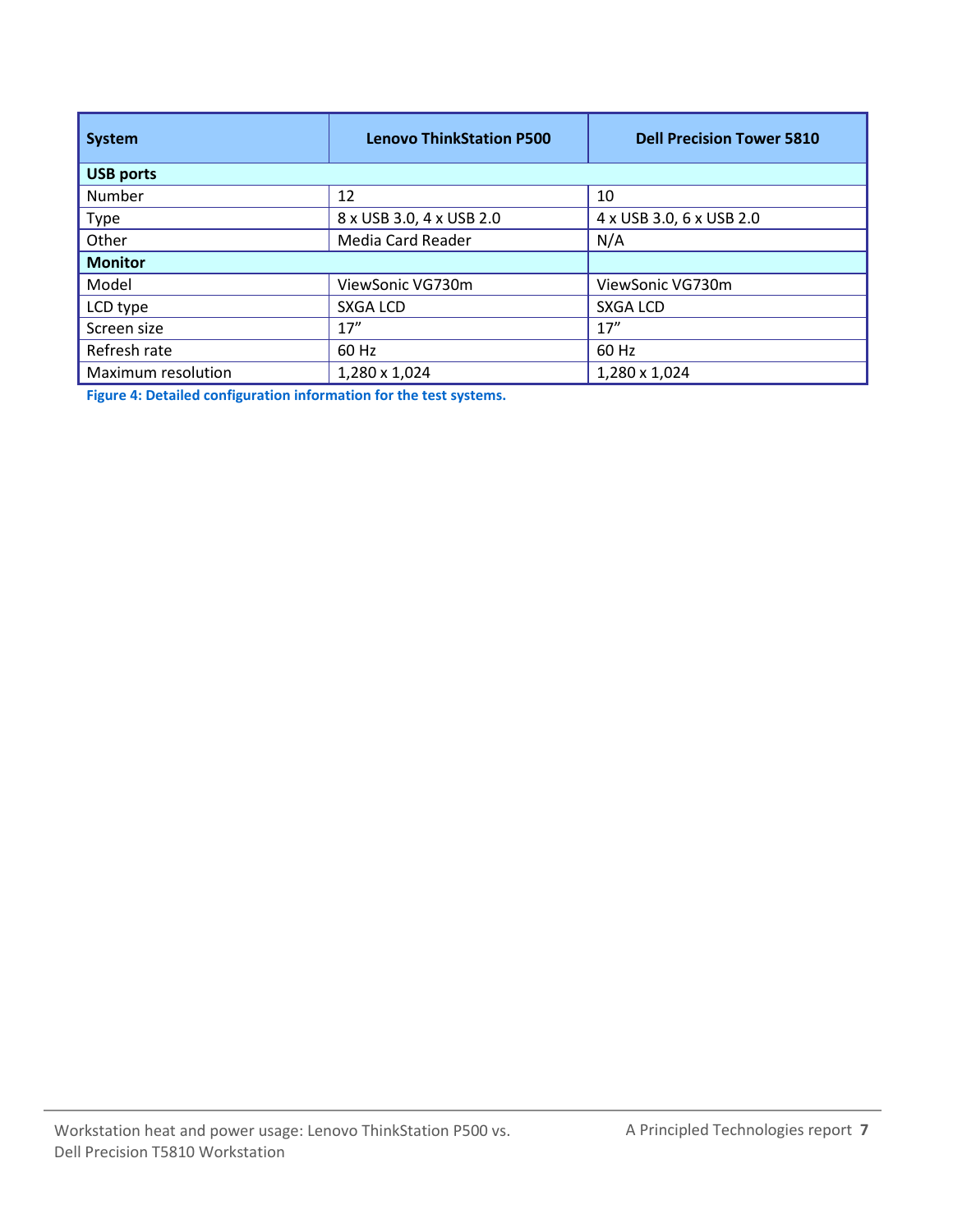# <span id="page-7-0"></span>**APPENDIX B: DETAILED TEST METHODOLOGY**

#### **Measuring surface temperature**

#### **Test requirements**

- Fluke® 2680A Data Acquisition System
- PassMark® BurnInTest™ Professional
- LINPACK benchmark

#### **Measuring system temperature and power while idle**

#### *Setting up the test*

- 1. Set the power plan to the manufacturer's default setting. Set the display brightness to 100 percent: a. Click Start.
	- b. In the Start menu's quick search field, type Power Options
	- c. Move the Screen brightness slider all the way to the right.
- 2. Set the remaining power plan settings as follows:
	- Dim the display: Never
	- Turn off the display: Never
	- Put the computer to sleep: Never
- 3. Disable the screen saver.
- 4. Place the workstation, mouse, keyboard, and display in a windowless, climate-controlled room.
- 5. Attach a Type T thermocouple to the exterior of the workstation at the following locations:
	- Front (Centered in front of Intake fan if there is one, otherwise centered of case)
	- Rear Exhaust fan (Centered)
	- PSU Exhaust fan (Centered)
	- Top (Centered)
	- Side closest to the motherboard (Centered)
	- Side opposite to the motherboard (Centered)
- 6. Configure the Fluke 2680A Data Acquisition System to take measurements from the temperature probes and one ambient temperature probe using the Fluke DAQ software:
	- a. Connect the Type T thermocouples to channels in the Fluke Fast Analog Input module (FAI).
	- b. In the Fluke DAQ software, click each surface temperature channel, select Thermocouple from the list of Functions, and choose T from the list of ranges.
	- c. Label each channel with the location associated with each thermocouple.
	- d. In the Fluke DAQ software, click the ambient temperature channel, select Thermocouple from the list of Functions, and choose T from the list of ranges.
	- e. Label this channel Ambient.
- 7. While running each test, use a Fluke 2680A Data Acquisition System to monitor ambient temperature and temperature at each interior and exterior point.
- 8. Connect the power cord from the workstation to the Extech Instruments 380803 Power Analyzer's DC output load power outlet.
- 9. Plug the power cord from the Power Analyzer's DC input voltage connection into a power outlet.
- 10. Connect a separate host computer to the Power Analyzer using an RS-232 cable. This computer will monitor and collect the power measurement data.
- 11. Turn on the Extech Power Analyzer by pressing the green On/Off button.
- 12. Turn on the host computer.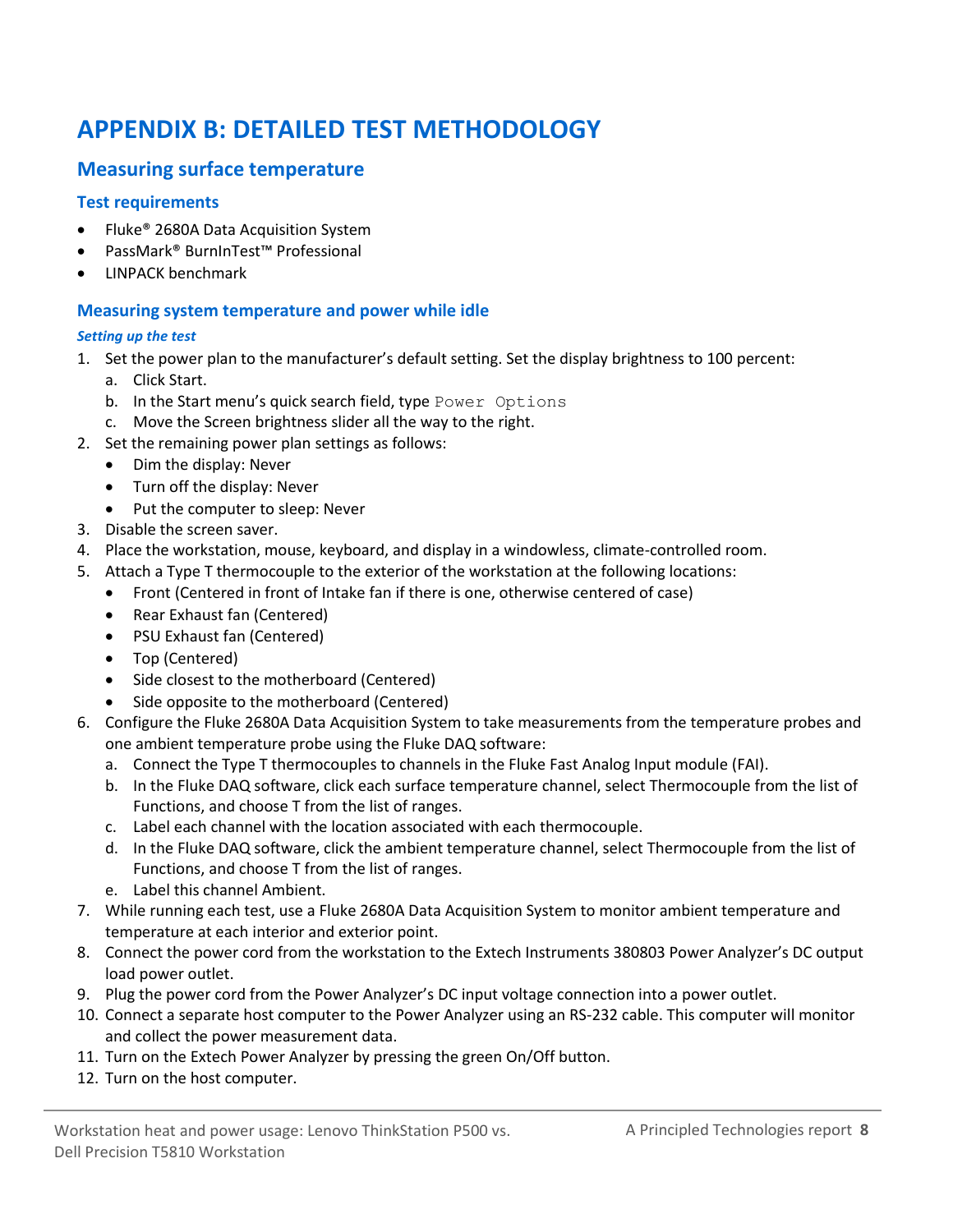- 13. Insert the Extech software installation CD into the host computer, and install the software.
- 14. Once installed, launch the Extech Power Analyzer software, and configure the correct COM port.

#### *Running the test*

- 1. Open Task Manager.
- 2. Bring up an elevated command prompt:
	- Select Windows Start orb.
		- Type cmd and press Control-Shift-Enter.
- 3. Type Cmd.exe /c start /wait Rundll32.exe advapi32.dll, ProcessIdleTasks
- 4. Do not interact with the system until the command completes.
- 5. Watch Task Manager and wait for disk activity to end before running the test.
- 6. Start the Fluke 2680A data logger using the Fluke DAQ software, and begin recording power with the Extech Power Analyzer.
- 7. Allow the workstation to sit idle for 1 hour.
- 8. After 1 hour, stop the Fluke 2680A data logger using the Fluke DAQ software, and stop the Power Analyzer data logger.
- 9. Export the thermal measurements to a CSV file. The Power Analyzer creates a CSV file as it collects that data.
- 10. Use the thermal measurement CSV file to find and report the average temperature measured at each location during the test.
- 11. Use the Power Analyzer CSV to calculate the average power draw in watts during the test.
- 12. Power the workstation off for 1 hour, and allow it to return to room temperature.
- 13. Repeat steps 1 through 9 two more times.

#### **Measuring system temperature and power while under load**

#### *Setting up the test*

- 1. Download PassMark BurnInTest Professional 7.0 from [www.passmark.com/products/bit.htm.](http://www.passmark.com/products/bit.htm)
- 2. Double-click bitpro x64.exe to run setup.
- 3. At the Welcome screen, click Next.
- 4. Accept the license agreement, and click Next.
- 5. At the Choose Install Location screen, accept the default location of C:\Program Files\BurnInTest, and click Next.
- 6. At the Select Start Menu Folder screen, click Next.
- 7. At the Ready to Install screen, click Install.
- 8. At the Completing the BurnInTest Setup Wizard screen, deselect View Readme.txt, and click Finish to launch BurnInTest.
- 9. At the Purchasing information screen, copy and paste the Username and key, and click Continue.
- 10. At the Key accepted screen, click OK.
- 11. Select Test selection and duty cycles from the Configuration menu item.
- 12. Set Auto Stop to 120 minutes.
- 13. Select CPU, 2D Graphics, 3D Graphics, RAM, and Disk(s), and deselect all other subsystems.
- 14. Set load to 100 for each of the above selected subsystems, and click OK.
- 15. Select Test Preferences from the Configuration menu item and set or verify the following by clicking on each tab:
	- Disk: select C: drive
	- Logging: select Turn automatic logging on
	- 2D Graphics: select All available Video Memory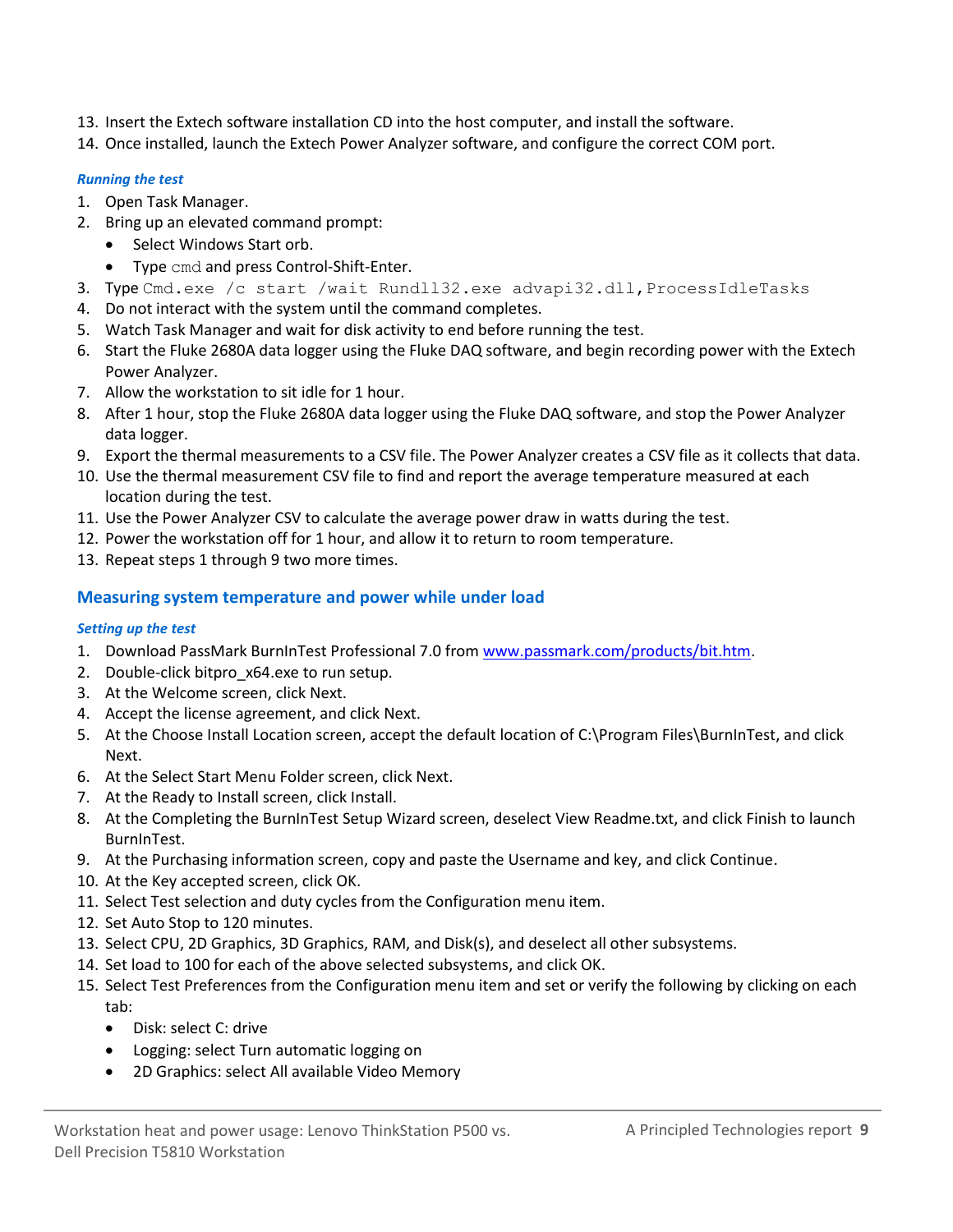- 3D Graphics: use defaults
- CPU: use defaults
- 16. Unpack the LINPACK benchmark and adjust the number of instances, problem size, and leading dimension size so that the CPU is at 100% utilization, and the memory is as close to 100% utilization as possible. For example, for a system that has 8 threads:
	- a. Open the Instance1 directory.
	- b. Edit the runme xeon64 batch file.
	- c. Set the OMP\_NUM\_THREADS= 8 (this number depends on how many threads the system has)
	- d. Delete the two echo lines, and save the batch file.
	- e. Repeat steps a-e for each LINPACK Instance that needs to be run. (This is done by trial and error on each system until CPU and RAM utilization is as close to 100% as possible.)
	- f. Once it is determined how many instances are needed, you are ready to start the test.

#### *Running the test*

- 1. Boot the system and launch PassMark BurnInTest by double-clicking the desktop icon.
- 2. Open Task Manager.
- 3. Bring up an elevated command prompt:
	- a. Select Windows Start orb.
	- b. Type cmd and press Control-Shift-Enter.
- 4. Type Cmd.exe /c start /wait Rundll32.exe advapi32.dll, ProcessIdleTasks Do not interact with the system until the command completes.
- 5. Watch Task Manager and wait for disk activity to end before running the test.
- 6. Click Start Selected Tests in the BurnInTest V7.0 Pro screen, and double-click the LINPACK benchmark batch file.
- 7. Once RAM levels have reached the desired level, close to 100%, start the Fluke 2680A data logger using the Fluke DAQ software, and begin recording power with the Extech Power Analyzer.
- 8. After 1 hour, stop the Fluke 2680A data logger using the Fluke DAQ software, and the Power Analyzer data logger.
- 9. Export the thermal measurements to a CSV file. The Power Analyzer creates a CSV file as it collects that data.
- 10. Use the thermal measurement CSV file to find and report the highest temperature measured at each location during the test.
- 11. Use the Power Analyzer CSV to calculate the average power draw in watts during the test.
- 12. Power the workstation off for 1 hour, and allow it to return to room temperature.
- 13. Repeat the steps 1 through 12 two more times.

#### **Measuring power consumption**

To record each workstation's power consumption during each test, we used an Extech Instruments [\(www.extech.com\)](http://www.extech.com/) 380803 Power Analyzer/Datalogger. We connected the power cord from the server under test to the Power Analyzer's output load power outlet. We then plugged the power cord from the Power Analyzer's input voltage connection into a power outlet.

We used the Power Analyzer's Data Acquisition Software (version 2.11) to capture all recordings. We installed the software on a separate Intel processor-based PC, which we connected to the Power Analyzer via an RS-232 cable. We captured power consumption at one-second intervals. We then recorded the power usage (in watts) for each system during the testing at one-second intervals. To compute the average power usage, we averaged the power usage during the time the system was producing its peak performance results.